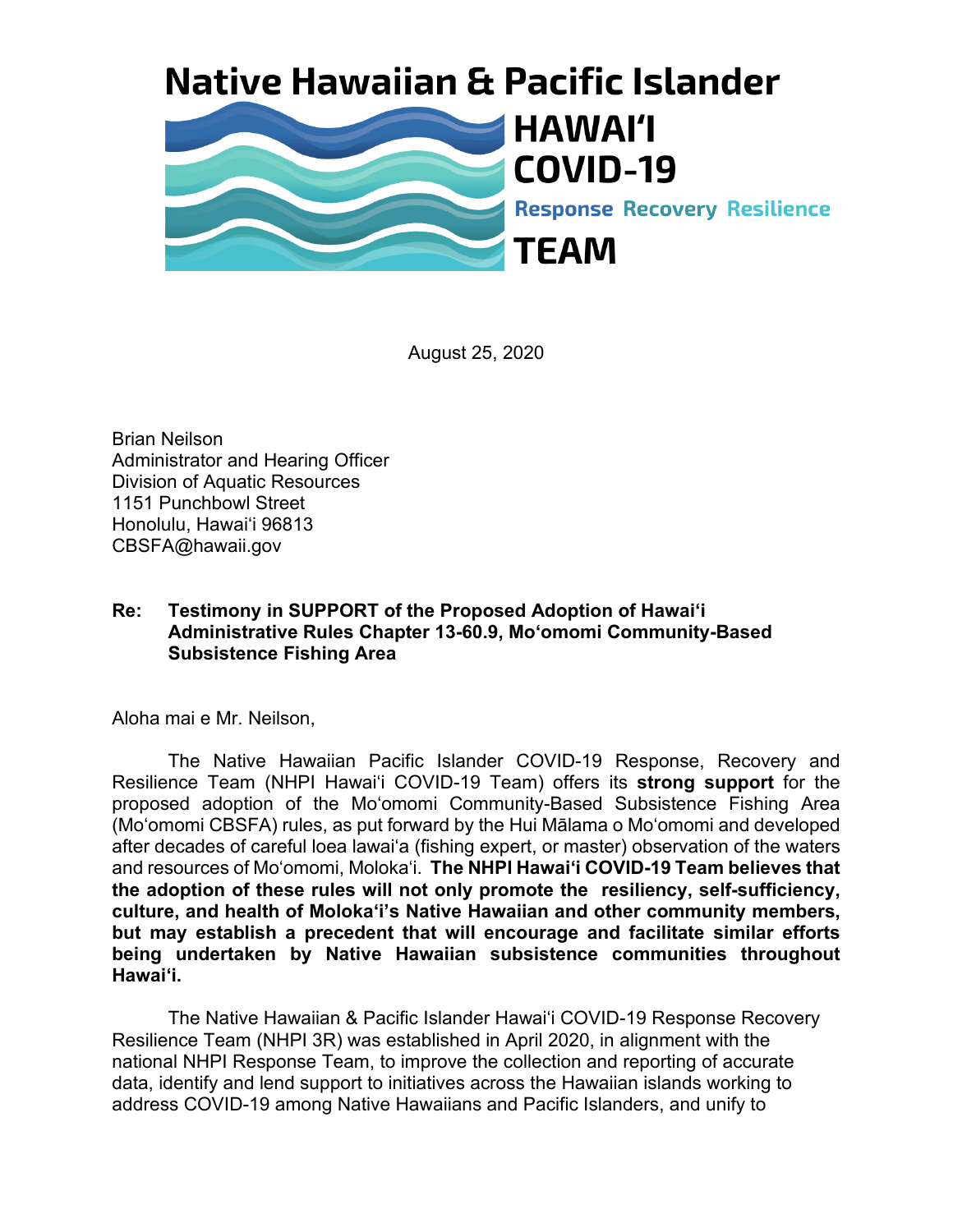establish a presence in the decision-making processes and policies that impact our communities.

The COVID-19 pandemic has highlighted Hawai'i's extreme and growing vulnerabilities to a number of potential and growing threats to the health, economic stability, and cultural identities of our islands' communities. These threats and vulnerabilities, in addition to the current pandemic itself, counsel the urgent need to seek new, innovative solutions to restore and reinforce the resiliency and self-sufficiency of our islands. The current pandemic's impacts, which have particularly affected Native Hawaiians, Pacific Islanders, and others already challenged by systemic biases and social inequities, also further counsel the need for these solutions to consider and protect in particular those communities that are too often overlooked or left behind in public policies, socioeconomic development strategies, and government decisionmaking.

**The NHPI Hawai'i COVID-19 Team believes that the Mo'omomi CBSFA rule proposal, and the community-driven, traditional ecological knowledge-based approach that it embodies, provides one such solution, and represents a critical and long-awaited step forward towards fisheries management that can promote the resiliency, self-sufficiency, cultural identity, and health of the Native Hawaiian and broader communities on Moloka'i, and throughout Hawai'i.**

First, the NHPI Hawai'i COVID-19 Team notes that the rule proposal, although contained in the context of Western "administrative rules," in many ways embodies a traditional fisheries management approach that had helped to sustain a self-sufficient, thriving population throughout the Hawaiian Islands, for centuries prior to contact with the West. As reflected in the Hawaiian Kingdom's formalized adoption of its Konohiki Fisheries Law, this traditional fisheries management approach relied upon the intimate knowledge of both hoa'āina (tenants) and konohiki (landlords) with respect to the resources and sites of their ahupua'a, to determine harvesting and conservation practices in their nearshore waters. Such an approach provided for carefully tailored, place-based practices that ensured sufficient abundance to sustain a population of up to a million or more residents throughout the islands. Sadly, the displacement of Native Hawaiian communities, the commercialization of land and natural resources, the eventual overthrow of the Hawaiian Kingdom, and the subsequent replacement of this traditional fisheries management paradigm with a centralized, top-down, and uninformed management approach, has led to the overexploitation and depletion of nearshore resources along much of our islands' coastlines. $^{\rm 1}$ 

Similar to this traditional and highly successful fisheries management approach, the CBSFA rules contemplated here have been developed by those with an intimate knowledge of place developed over generations of close, daily observation of the

<span id="page-1-0"></span><sup>1</sup> *See, e.g.,* Wayne Tanaka, *Ho'ohana aku a Ho'ōla aku: First steps to averting the tragedy of the commons in Hawai'i's nearshore fisheries,* 10 ASIAN PACIFIC LAW AND POLICY J. 235 (2008) *available at*  [http://blog.hawaii.edu/aplpj/files/2011/11/APLPJ\\_10.1\\_tanaka.pdf.](http://blog.hawaii.edu/aplpj/files/2011/11/APLPJ_10.1_tanaka.pdf)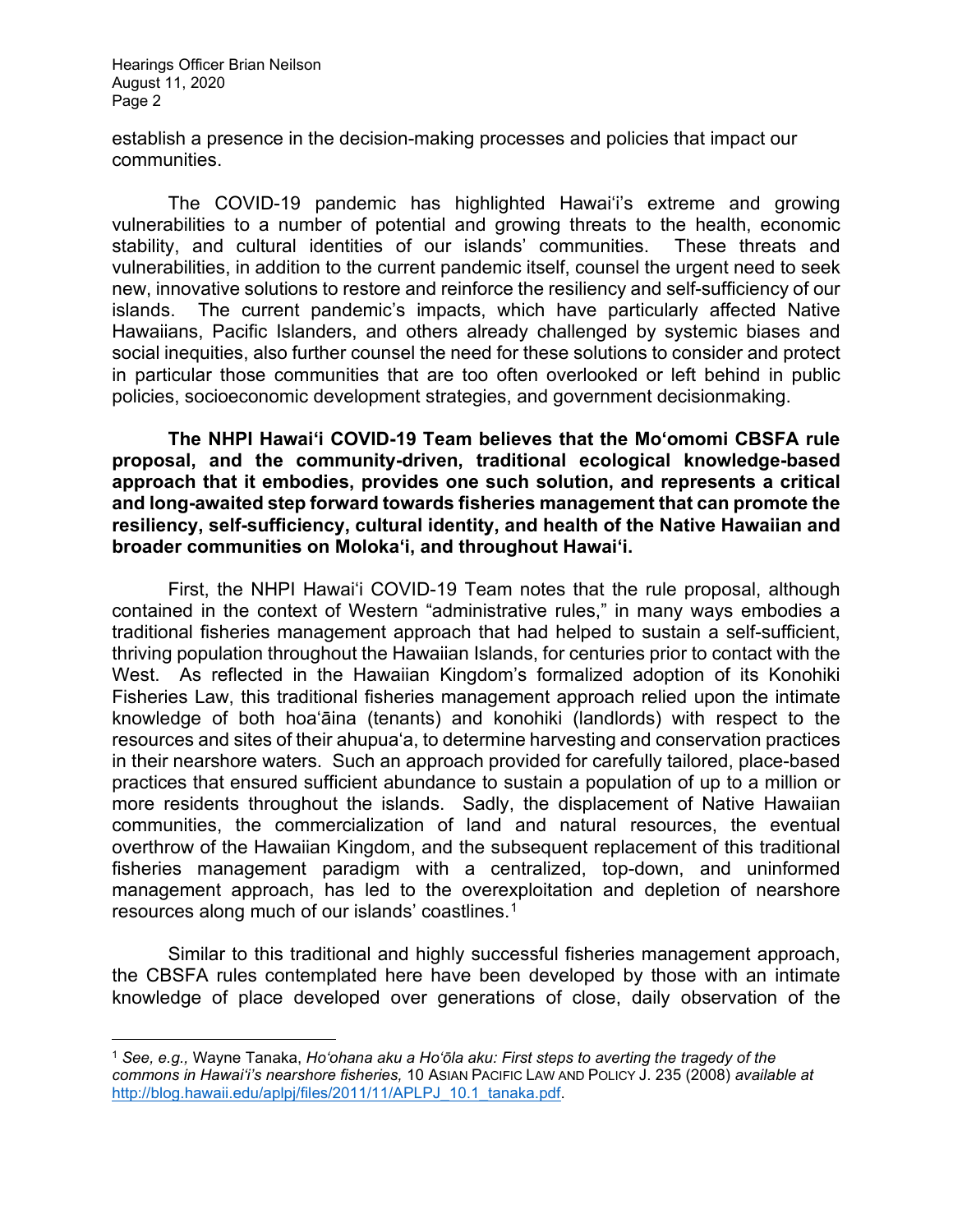resources and waters of Mo'omomi and adjacent areas; the rules accordingly provide for a formally codified "code of conduct" that has been specifically tailored to address localized management and conservation concerns, and sustain both Mo'omomi's resources, as well as the current and future generations of Moloka'i residents who may depend upon these resources for their subsistence needs and lifestyles.[2](#page-2-0) **With only generic statewide rules to otherwise guide the harvesting practices of any and all who may come to harvest from Mo'omomi's waters – including a growing number of commercial fishers who may be less informed about or connected to the resources they contain, or the communities they support – these rules may be critical to ensuring the resiliency and food self-sufficiency of the Native Hawaiian and broader communities in this region of Moloka'i.**

Second, the NHPI Hawai'i COVID-19 Team notes that this rule proposal has particular salience as one that comes from, and seeks to perpetuate, a cultural "kīpuka," or a community that today serves as a repository of Native Hawaiian values, knowledge, and practices. $3$  Notably, Moloka'i – which has the highest percentage of Native Hawaiians in its population, second only to the island of Ni'ihau – has been able to maintain a substantial amount of lands and resources that support the continued and active exercise of Native Hawaiian traditional and customary and subsistence practices, which themselves serve to uphold the island's overall character as a cultural kīpuka. $^4\,$ The waters of Mo'omomi and the resources they contain are no exception, and serve as a critical foundation upon which many Native Hawaiian practices, knowledge, and attendant values rely.[5](#page-2-3) **By helping to perpetuate culturally critical resources and practices alike, these Mo'omomi CBSFA rules will thereby enhance the cultural resilience of Moloka'i, and perpetuate Native Hawaiian values, knowledge, and insights that have been largely lost – and that continue to be threatened by the pressures of Westernization and Western socioeconomic values.** The NHPI

<span id="page-2-0"></span><sup>2</sup> *See, e.g.,* MALIA AKUTAGAWA, ET. AL., HEALTH IMPACT ASSESSMENT OF THE PROPOSED MO'OMOMI COMMUNITY-BASED SUBSISTENCE FISHING AREA, ISLAND OF MOLOKA'I, HAWAI'I 12, 35-38 (2011), *available at* [https://www.pewtrusts.org/~/media/assets/external-sites/health-impact-project/kohala-2016-moomomi](https://www.pewtrusts.org/%7E/media/assets/external-sites/health-impact-project/kohala-2016-moomomi-fishing-area-final-report.pdf?la=en)[fishing-area-final-report.pdf?la=en](https://www.pewtrusts.org/%7E/media/assets/external-sites/health-impact-project/kohala-2016-moomomi-fishing-area-final-report.pdf?la=en) ("Despite these obstacles, Hui Mālama O Mo`omomi has adhered to konohiki [traditional Hawaiian natural resource manager]-based conservation strategies that are modeled on ancient approaches to resource management (e.g., using the traditional Hawaiian moon calendar to monitor fish spawning cycles, feeding habits, and aggregation),and encouraged alternating harvest sites to allow for replenishment and exercising self-restraint in harvesting specific species during their critical reproduction phases").

<span id="page-2-1"></span> $3$  Dr. Davianna McGregor, a leading scholar and expert on Native Hawaiian traditional and customary rights, notes that only a handful of Native Hawaiian communities have managed to continue, unbroken, the traditions and customs of their ancestors. Dr. McGregor has identified the island of Moloka'i as one of the few remaining intact Native Hawaiian communities. McGregor explains that protecting these cultural kïpuka is essential to the perpetuation of Native Hawaiian culture throughout Hawai'i, because they are oases from which "Native Hawaiian culture can be regenerated and revitalized in the setting of contemporary Hawai'i." DAVIANNA PŌMAIKA'I MCGREGOR, NĀ KUA'ĀINA: LIVING HAWAIIAN CULTURE, UNIVERSITY OF HAWAI'I PRESS 8, 12 (2007).

<span id="page-2-2"></span> $4$  JON K. MATSUOKA, ET. AL, GOVERNOR'S SUBSISTENCE TASK FORCE FINAL REPORT (1994).

<span id="page-2-3"></span><sup>5</sup> AKUTAGAWA, *supra*, at 20 ("Residents of Ho`olehua, most of whom are Native Hawaiian, rely on the coastal area of Mo`omomi for subsistence as well as the preservation of traditional practices and cultural beliefs").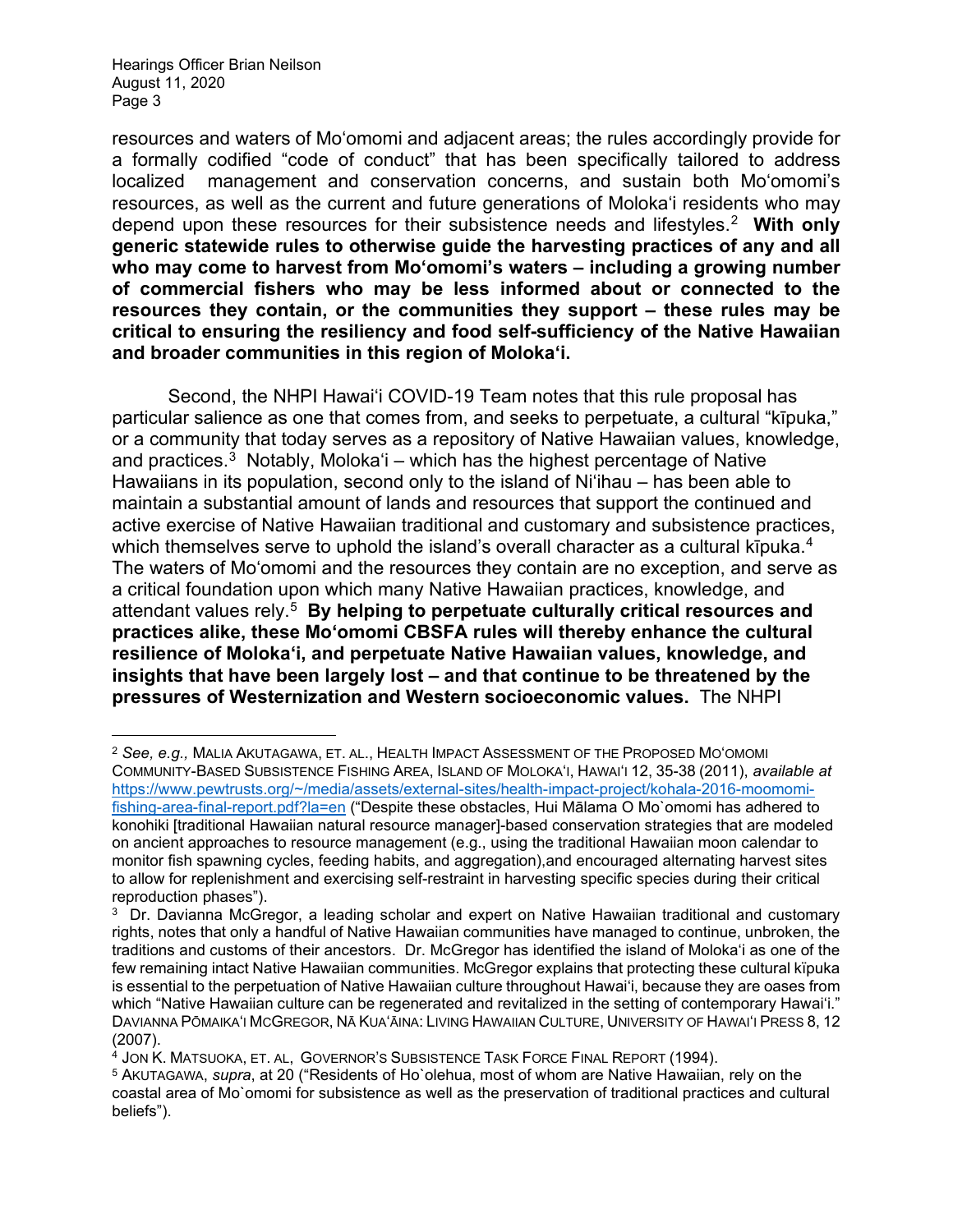Hawai'i COVID-19 Team emphasizes that such cultural perpetuation, while itself of significant inherent importance, will also serve to preserve values, knowledges, and practices that may prove invaluable as we navigate towards a more resilient, post-COVID-19 future for our islands.

Third, the NHPI Hawai'i COVID-19 Team notes that the adoption of the Mo'omomi CBSFA rules has been predicted to provide substantial and long-lasting public health benefits for Moloka'i's residents. These benefits include those tied to the unique Native Hawaiian cultural understanding of individual and community health as encompassing physical, psychological, and spiritual dimensions, all intrinsically tied to the 'aina, and to nature; $6$  by protecting and perpetuating the natural resources of Mo'omomi as well as the community's ties to such resources, the CBSFA rules will promote Mauli Ola, or health, in this comprehensive, cultural perspective. In addition, by reinforcing or promoting cultural identity, the sharing of cultural knowledge, traditional diets, traditional lifestyles, social relationships, and self determination,<sup>[7](#page-3-1)</sup> the establishment of the CBSFA will address a multitude of "social determinants of health" that may in and of themselves have a significant positive impact on mental and physical health outcomes and the overall quality of life for many Native Hawaiian residents and community members who rely on Mo'omomi as their traditional subsistence fishery. **In the context of the current health pandemic, and with the numerous additional threats and stressors likely to face our islands over the next few decades, the establishment of such rules and policies that can promote positive health outcomes and resiliency for Native Hawaiians may of particular importance.**

Finally, the NHPI Hawai'i COVID-19 Team notes that the benefits realized by the proposed adoption of the Mo'omomi CBSFA rules may even be extended to Native Hawaiian subsistence communities elsewhere throughout the islands, who are currently developing or contemplating their own place-based, community-driven management proposals for their nearshore fisheries. The work of the Hui Mālama o Mo'omomi has already inspired the development and successful adoption of a CBSFA put forward by the Hui Maka'āinana o Makana for their subsistence fishery at Hā'ena, Kaua'i, and numerous other communities have already begun to engage in similar communitydriven endeavors to protect and perpetuate their own cultural resources and practices. [8](#page-3-2)  These Native Hawaiian subsistence communities have been closely watching and actively supporting the work of the Hui Mālama o Mo'omomi, and the successful establishment of the Mo'omomi proposal will only encourage these other communities' own respective efforts. The precedent established by the successful adoption of the Mo'omomi CBSFA rules may also demonstrate to the State itself how such efforts can significantly further its own environmental and public trust responsibilities, and mitigate

<span id="page-3-0"></span><sup>6</sup> AKUTAGAWA, *supra*, at 26.

<span id="page-3-1"></span><sup>7</sup> AKUTAGAWA, *supra,* at 26-45.

<span id="page-3-2"></span><sup>8</sup> *See* Kua'āina Ulu 'Auamo, The E Alu Pū Network, <http://kuahawaii.org/e-alu-pu/> (*last accessed* Aug. 20, 2020); Alex Connelly, *Column: E Alu Pu: Moving forward together, sharing knowledge among generations*, HONOLULU STAR-ADVERTISER, Sept. 18, 2019, *available at*  [https://www.staradvertiser.com/2019/09/18/editorial/island-voices/column-e-alu-pu-moving-forward](https://www.staradvertiser.com/2019/09/18/editorial/island-voices/column-e-alu-pu-moving-forward-together-sharing-knowledge-among-generations/)[together-sharing-knowledge-among-generations/.](https://www.staradvertiser.com/2019/09/18/editorial/island-voices/column-e-alu-pu-moving-forward-together-sharing-knowledge-among-generations/)